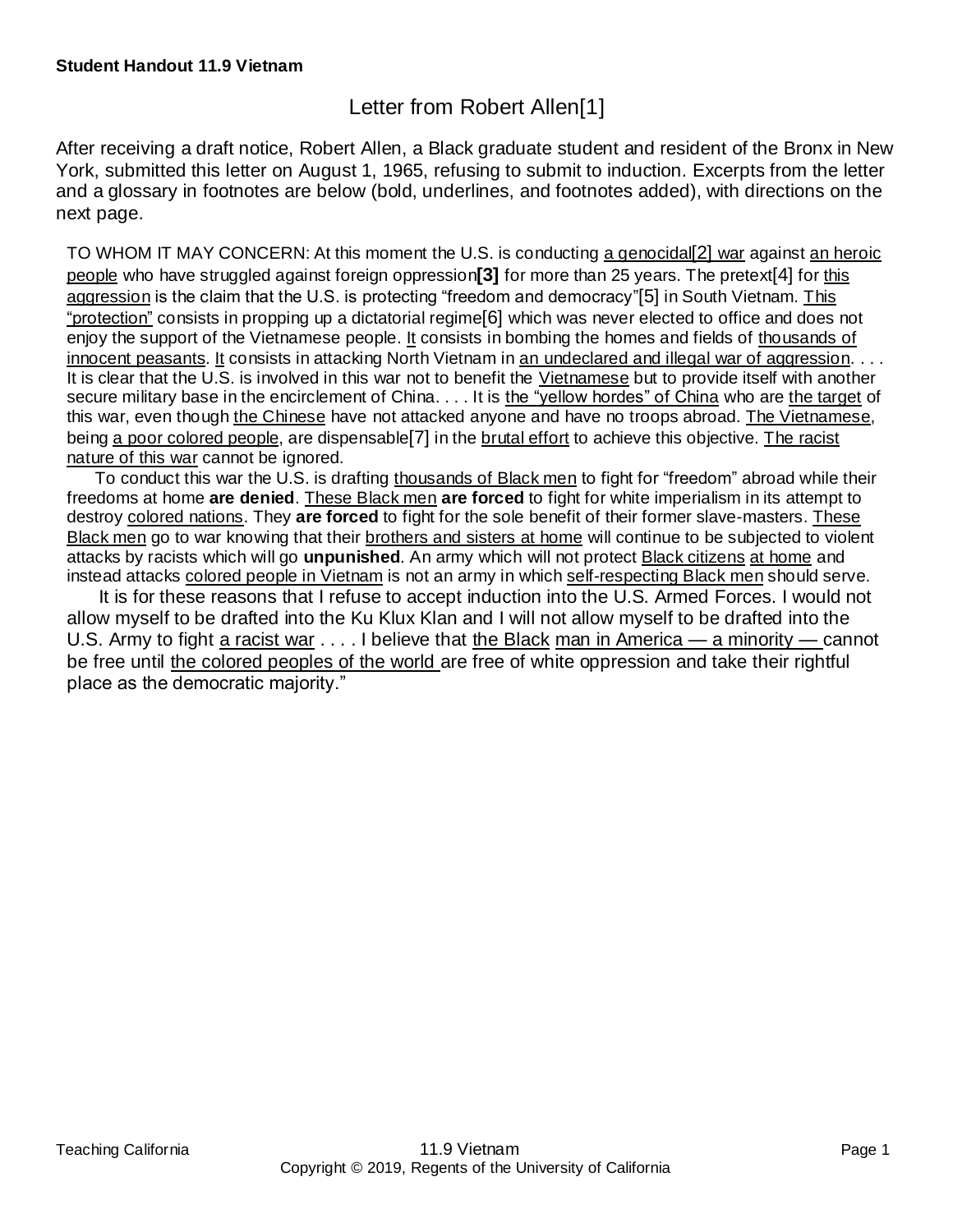**Directions:** Some of the major participants (people or subjects discussed) in Allen's letter are listed in the first column of the table below. Highlight or mark each participant with a different color or symbol. Go back to the letter itself and highlight or mark each underlined noun phrase according to which participant from the chart it seems to most closely match. (This will help you to focus on the details and descriptions applied to each participant and to figure out Allen's feelings about each.) Fill out the chart and answer the questions on the next page.

| <b>Participants in Allen's letter</b> | <b>Details and descriptions</b><br>(from the text) | <b>Summary of Allen's</b><br>characterization of each<br>participant |
|---------------------------------------|----------------------------------------------------|----------------------------------------------------------------------|
| The war itself                        |                                                    |                                                                      |
|                                       |                                                    |                                                                      |
|                                       |                                                    |                                                                      |
|                                       |                                                    |                                                                      |
|                                       |                                                    |                                                                      |
|                                       |                                                    |                                                                      |
| <b>Black people in the U.S.</b>       |                                                    |                                                                      |
|                                       |                                                    |                                                                      |
|                                       |                                                    |                                                                      |
|                                       |                                                    |                                                                      |
|                                       |                                                    |                                                                      |
|                                       |                                                    |                                                                      |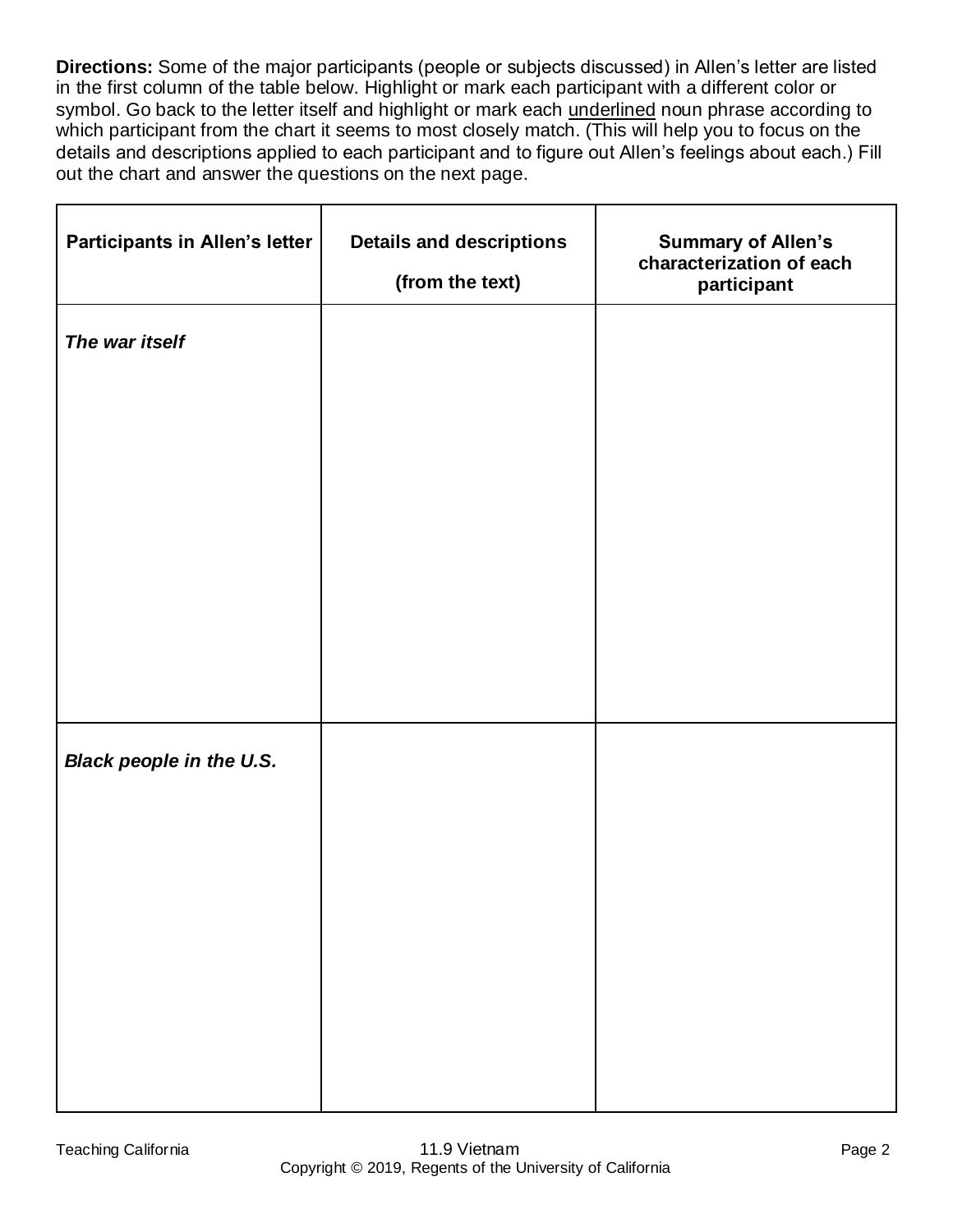| People of color outside the<br>U.S. |  |
|-------------------------------------|--|
|                                     |  |
|                                     |  |
|                                     |  |
| (including the Chinese and          |  |
|                                     |  |
| Vietnamese)                         |  |
|                                     |  |
|                                     |  |
|                                     |  |
|                                     |  |
|                                     |  |
|                                     |  |
|                                     |  |
|                                     |  |
|                                     |  |
|                                     |  |
|                                     |  |
|                                     |  |
|                                     |  |
|                                     |  |
|                                     |  |
|                                     |  |
|                                     |  |
|                                     |  |

1. The **bolded** words in the letter are instances of passive voice in which Allen did not directly say who does each action. Who do you think he meant in each of these instances? (For example, Black men's freedoms "are denied" by whom?)